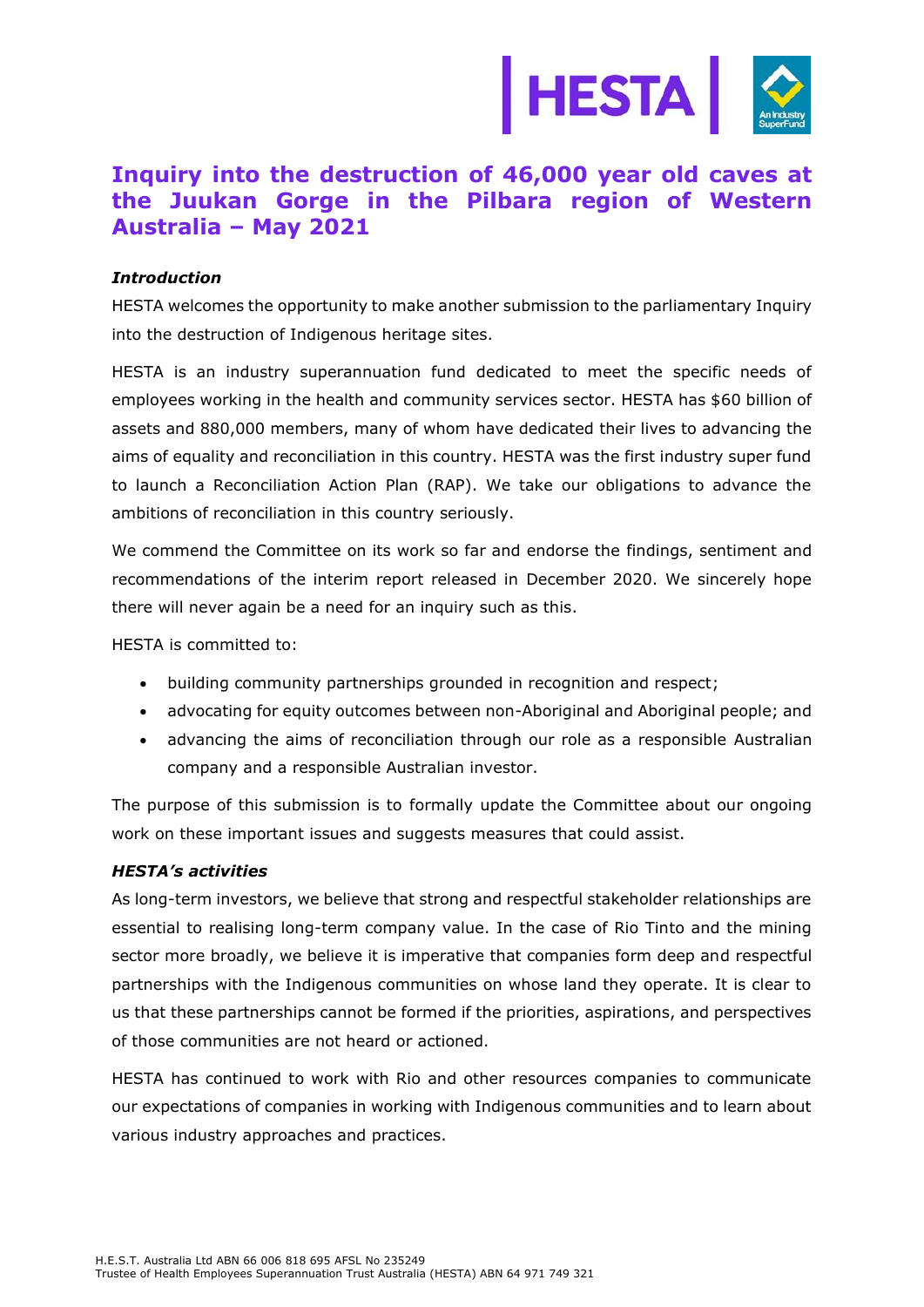On 27 August 2020 HESTA released a "*Statement on Working with Indigenous Communities"* detailing its investor expectations around how companies manage risks associated with Indigenous heritage protection issues. We have included this document as Attachment 1 to our submission.

Following this, HESTA wrote to 14 Australian mining and energy companies seeking to engage and focus on understanding how these companies assess and mitigate risks, alignment of this to their public statements, and the governance mechanisms in place to oversee these actions . Traditionally, investors such as HESTA have relied on company disclosures and company meetings to understand and assess how well companies are meeting these expectations; however, the tragic events of May 2020 showed there can be a significant gap between public commitments and reality.

An unfortunate example of this type of gap is that Rio had an Elevate Reconciliation Action Plan (the highest level) in place when they destroyed the Juukan Gorge. Elevate RAP organisations are expected to:

"*champion initiatives to empower Aboriginal and Torres Strait Islander peoples and create societal change. Elevate RAP organisations also require greater transparency and accountability through independent assessment of their activities*." 1

The Rio RAP was revoked on 9 June 2020 by Reconciliation Australia.<sup>2</sup>

Following the release of the "*Statement on Working with Indigenous Communities",* HESTA embarked on a series of engagements from September to November 2020 with companies to which HESTA had material exposure in the Australian Metals & Mining and Oil & Gas sectors. Based on this experience HESTA has produced a document "*Engagement Series Insights: Working with Indigenous Communities"* that includes examples of what we believe is good practice in relation to issues such as board oversight, organisational structure, benefit-sharing approaches, agreements and agreement-making. We have included this document as **Attachment 2** to our submission.

HESTA has also been instrumental in facilitating investor collaboration after the destruction at Juukan Gorge. HESTA led an engagement supported by a group of Australian, UK and European investors that advocated for key commitments to give investor confidence that Rio was making progress on managing cultural heritage and fostering respectful partnerships with Indigenous communities.

<sup>1</sup> <https://www.reconciliation.org.au/reconciliation-action-plans/#ra-elevate-rap>

<sup>2</sup> <https://www.reconciliation.org.au/statement-on-rio-tinto/>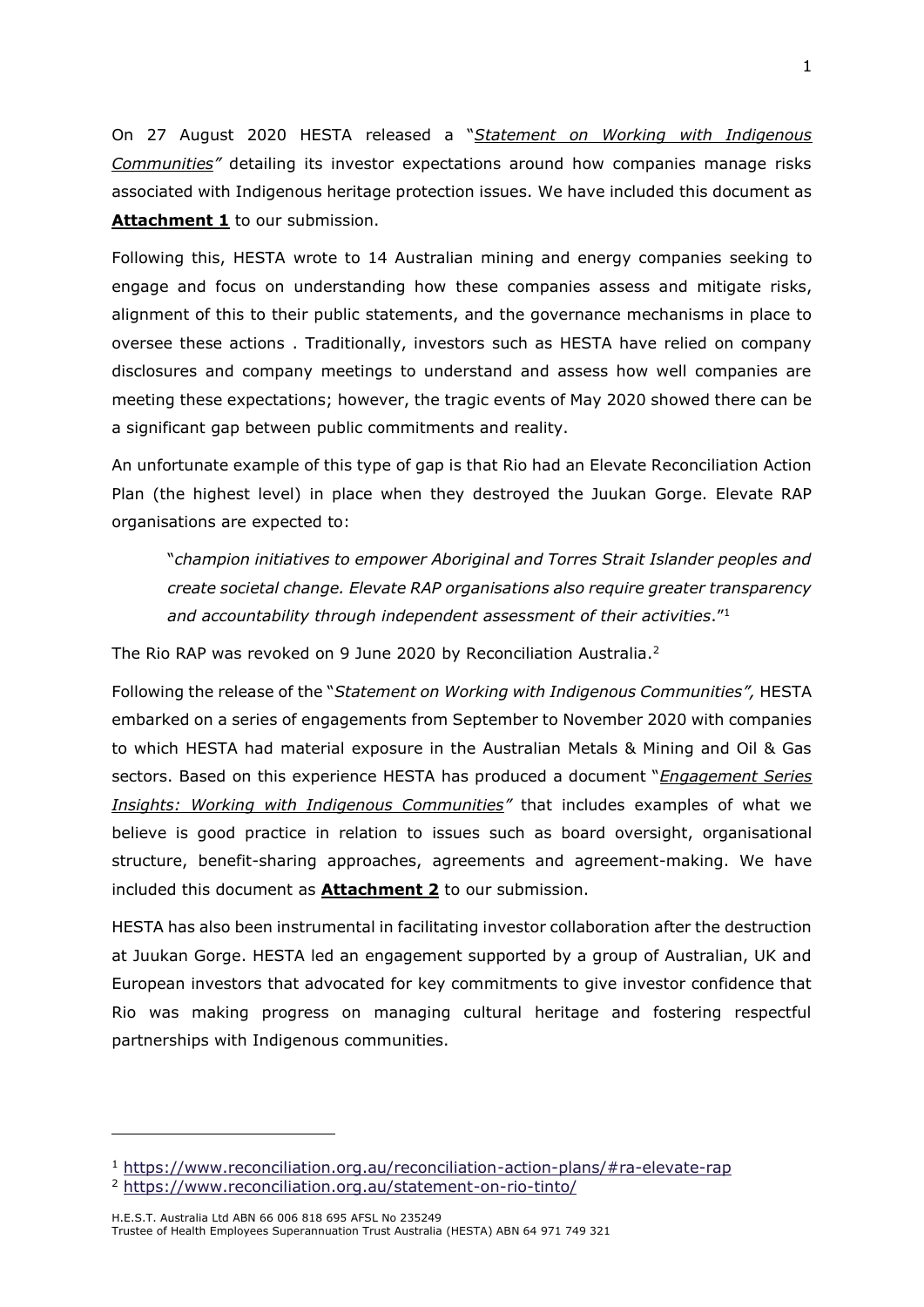In March 2021 HESTA welcomed the company's announcement<sup>3</sup> on new disclosure and governance oversight measures which aim to provide greater transparency on Rio Tinto's progress against the Committee's interim recommendations and the perspectives of Traditional Owners on the extent of the company's progress. There are also a series of collaborative initiatives underway across the investment sector for which HESTA is playing its part. These initiatives are focused on a variety of objectives including:

- i) Building relationships between Indigenous leaders and organisations and the investment sector
- ii) Improving disclosure
- iii) Sharing insights across the investment sector to build capacity

## *The case for National Standards*

As summarised by this Committee, there were a lot of factors which contributed to the destruction of the shelters and the PKKP had no support or protection from anywhere. This event truly highlighted the extent of the power differential that exists between Traditional Owners and the parties with whom they are required to engage – from companies to the government.

Where power imbalances exist, they often result in poor long-term outcomes which are costly for investors, companies, and society in general.

We encourage the companies we invest in to adopt and promote a culture of whether they 'should' do something rather than whether they 'can' do something; however, incidents such as Juukan Gorge strongly suggest that industry cannot self-regulate. As the Committee is aware there are differing standards across State and Federal legislation which leads to inconsistencies and uncertainty between these statutes. HESTA believes the only reliable mechanism to reduce uncertainty generated by such inequalities is a strong legal national framework which sets minimum standards and embeds mechanisms which seek to reduce or regulate these inequalities.

In order to develop a strong national framework that is best practice, we believe a good guide is the standards articulated by the Heritage Chairs and Officials of Australia and New Zealand's (HCOANZ) in their September 2020 publication;

'*Dhawura Ngilan: A vision for Aboriginal and Torres Strait Islander heritage in Australia and the Best Practice Standards in Indigenous cultural heritage management and legislation*.'

<sup>3</sup> [https://www.hesta.com.au/about-us/media-centre/Investor-collaboration-achieves](https://www.hesta.com.au/about-us/media-centre/Investor-collaboration-achieves-agreement-with-Rio-Tinto.html)[agreement-with-Rio-Tinto.html](https://www.hesta.com.au/about-us/media-centre/Investor-collaboration-achieves-agreement-with-Rio-Tinto.html)